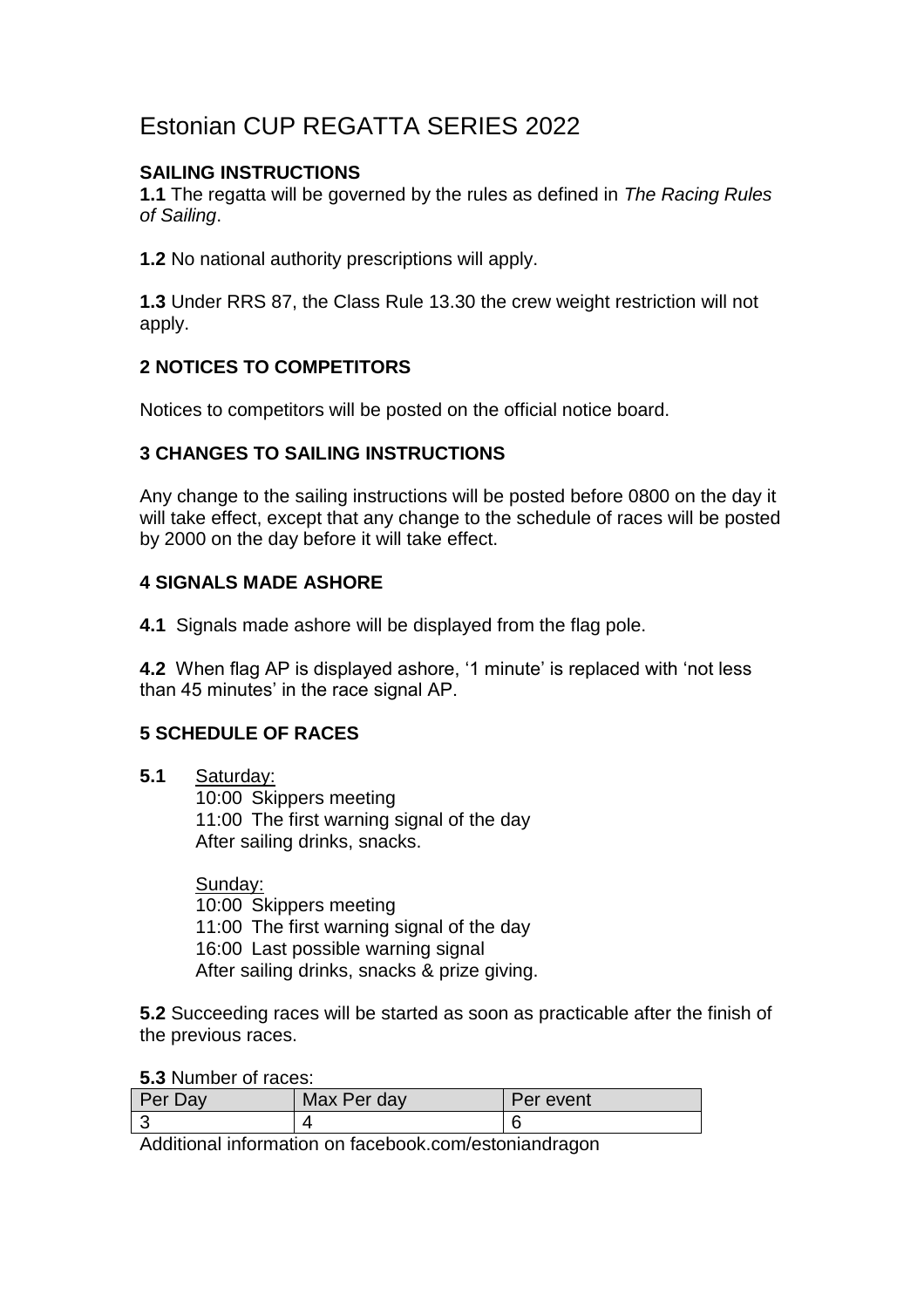#### **6 CLASS FLAGS**

Class flag will be the class insignia on a white background

## **7 THE COURSES**

The course diagram is on the Addendum 1. It shows the course, the order in which marks are to be passed, and the side on which each mark is to be left.

#### **8 MARKS**

Mark 1 and 1a will be orange cylinder buoy and marks 2S/2P will be yellow pyramid inflatable buoys.

## **9 THE START**

The starting line will be between orange flag on committee boat on starboard and orange flag on a buoy on port side.

## **10 CHANGE OF THE NEXT LEG OF THE COURSE**

To change the next leg of the course, the race committee will lay a new mark (or move the finishing line) and remove the original mark as soon as practicable. When in a subsequent change a new mark is replaced, it will be replaced by an original mark.

#### **11 THE FINISH**

The finishing line will be between blue flag on committee boat on port and orange flag on a buoy on starboard side.

#### **12 TIME LIMITS**

**12.1** 

|           | Race target time   Mark 1 time limit   Race time limit   Finish window |                  |
|-----------|------------------------------------------------------------------------|------------------|
| 60-70 min | $ 20 \text{ min } (-1.2 \text{ nm}) 90 \text{ min}$                    | $15 \text{ min}$ |

**12.2** Boats failing to finish within the Finishing Window shall be scored Did Not Finish without a hearing. This changes RRS 35, A4 and A5.

#### **13 PROTESTS AND REQUESTS FOR REDRESS**

**13.1** Protest forms are available at the race office. Protests and requests for redress or reopening shall be delivered there within the time limit.

**13.2** The protest time limit is 60 minutes after the last boat has finished the last race of the day or the race committee signals no more racing today, which ever is later.

**13.3** Notices will be posted no later than 10 minutes after the protest time limit to inform competitors of hearings in which they are parties or named as witnesses and where the hearings will be held.